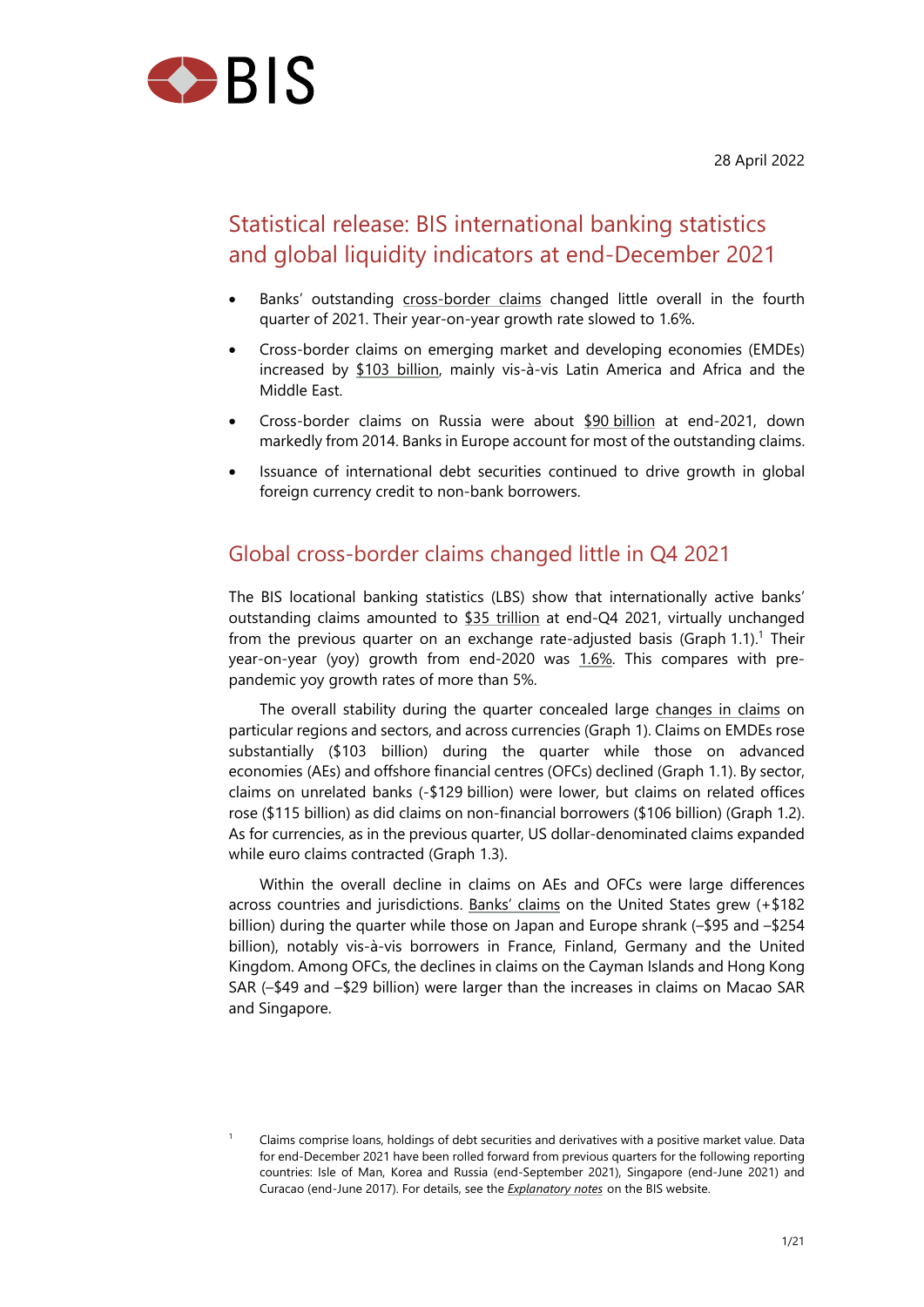### Global cross-border claims

Value-adjusted<sup>1</sup> quarterly changes, in billions of US dollars Graph 1 and Graph 1





<sup>1</sup> Adjusted for breaks in series and changes in exchange rates.  $2 \cdot$  Includes international organisations. <sup>3</sup> Includes central banks and banks unallocated by subsector between related offices and unrelated banks. 4 Includes non-banks unallocated by subsector.

Source: BIS locational banking statistics.

## Claims on all EMDE regions expand in Q4 2021

Cross-border claims on EMDEs increased by \$103 billion in Q4 2021, with increases for the main regions (Graph 2.1). Claims on Latin America and the Caribbean and on Africa and the Middle East (AME) rose by over \$30 billion each, while those on Asia-Pacific and emerging E[urope inc](https://stats.bis.org/statx/srs/table/A6.1?c=4T&p=20214&m=F)reased by some \$20 billion each (Graph 2.1).

The most recent rise in cross-border claims on Latin America partially reversed their sharp contraction between Q2 2020 and Q2 2021. As a result, their yoy growth rate moved into positive territory for the first time since Q1 2020 (Graph 2.2). The bulk (70%) of new credit to the region went to Brazil (Graph 2.3), mainly in the form of interbank claims reported by banks in the Unite[d Kingdom on](https://stats.bis.org/statx/srs/table/A6.1?c=4U&p=20214&m=F) unrelated banks. Another interesting development was the small rebound in claims on Mexico after six consecutive quarterly contractions.

The rise in claims on other EMDE regions was also concentrated on just a few economies. In the AME region, claims extended their positive trend observed over the past six years; those on the United Arab Emirates, Qatar and Israel grew the most, by more than \$10 billion each in the latest quarter. In emerging Europe, the Czech Republic, Hungary and Poland saw the largest increases. Turning to Asia-Pacific, claims on China [expanded by](https://stats.bis.org/statx/srs/table/A6.1?c=4W&p=20214&m=F) \$8 billion, following a contraction in the previous quarter. And those on India and Korea grew by a resp[ective \\$7 billion and](https://stats.bis.org/statx/srs/table/A6.1?c=3C&p=20214&m=F) \$5 billion, after modest expansions in the previous quarter.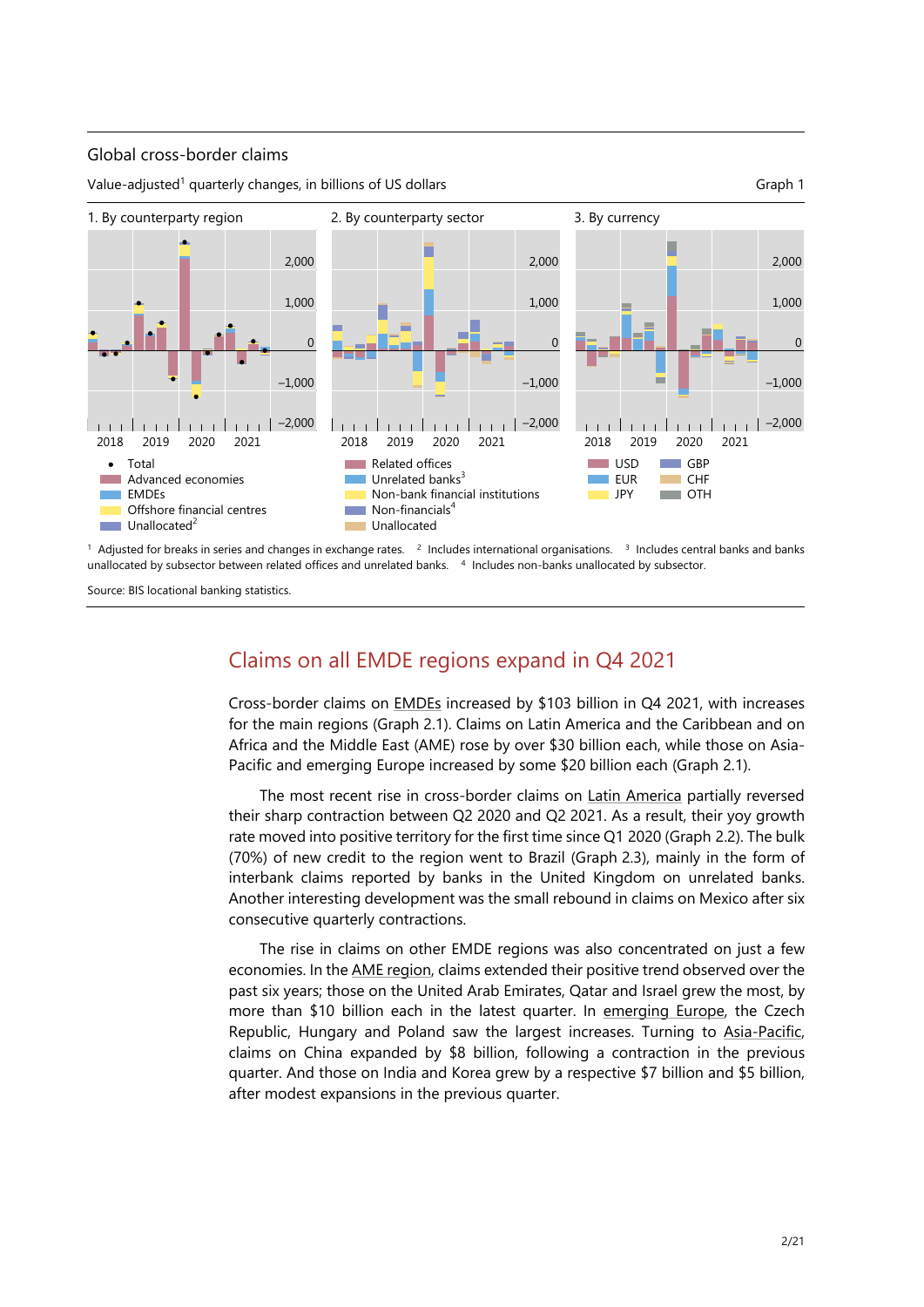### Cross-border claims on  $EMDEs<sup>1</sup>$  Graph 2



 $1$  Quarterly changes are adjusted for breaks in series and changes in exchange rates. The year-on-year growth rates are calculated using the adjusted changes for the current and previous three quarters.

Source: BIS locational banking statistics.

While cross-border claims on many EMDEs rose in Q4 2021, those on Turkey continued to drop, this time by a modest \$6 billion. The 60% depreciation of the Turkish lira since mid-2018 has gone hand in hand with a cumulative fall in claims of almost \$70 billion (exchange-rate adjusted) over that same period – a 37% [decline](https://stats.bis.org/statx/srs/table/A6.1?c=TR&p=20214&m=F)  from the initial level of \$194 billion (Graph 3.1). Claims denominated in US dollars [have fallen t](https://stats.bis.org/statx/srs/tseries/EER/Q.N.B.TR?t=i1&p=20213&m=B&c=&o=w:20164.20214)he most, while those in euros have remained relatively stable (Graph 3.2).

The BIS consolidated banking statistics (CBS), which track banks' worldwide consolidated claims (ie excluding inter-office positions) of national banking systems on borrowers in individual countries, paint a similar picture. Global banks'  $intermational claims<sup>2</sup> – comprising cross-border claims on Turkish residents, plus their$ local claims in foreign currency booked by their affiliates in Turkey – also declined by more than 30% since mid-2018, to \$110 billion at end-2021 (Graph 3.3, black line). The only other major EMDE experiencing reductions in positions on this scale over [the past decade wa](https://stats.bis.org/statx/srs/table/B4?c=TR&p=)[s](#page-2-0) Russia (red line).

<span id="page-2-0"></span>2 Local claims in local currency (LCLC) of foreign banks on Turkey, although small, are quite robust. International claims together with LCLC make up foreign claims. For an illustration based on banks' exposures to Turkey using CBS, see the *BIS Quarterly Review*, "Using the BIS consolidated banking statistics to analyse country risk exposures", September 2018.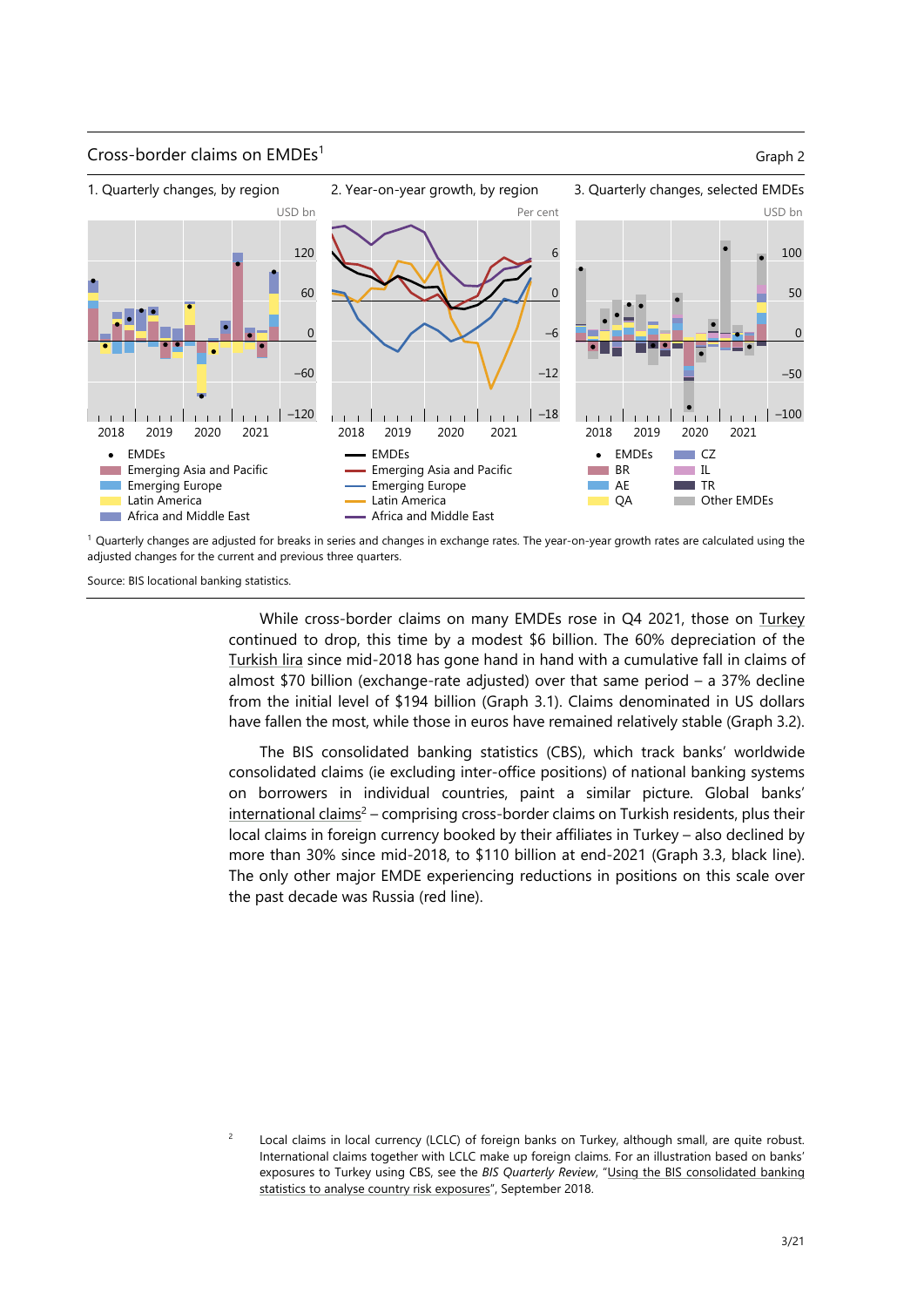### Banks' claims on Turkey and other EMDEs Graph 3



<sup>1</sup> Cumulative changes in exchange-rate adjusted claims (LBS) from Q3 2018 onward, using end-of-quarter exchange rates. <sup>2</sup> Vertical lines mark 18 March 2014 (Russian annexation of Crimea) and July 2018 for Turkey (before the rapid depreciation of the Turkish lira). International claims (CBS/I) comprise cross-border claims and local claims in foreign currency. Outstanding amounts at constant end-Q4 2021 exchange rates estimated using the currency breakdown available in the LBS.

Sources: BIS locational banking statistics; BIS consolidated banking statistics on an immediate counterparty basis (CBS/I); BIS exchange rate statistics.

## Banks' exposures to Russia

The latest BIS international banking statistics cover up to end-2021, ie before the outbreak of war in Ukraine in February 2022 and the introduction of new international sanctions on Russia. The statistics thus show banks' exposures to Russia and Ukraine on the eve of these events. Cross-border claims have been in decline since 2014, in the period following Russia's annexation of Crimea (Graphs 4 and 5). At end-2021, they stood at \$88 billion, down by almost half from \$171 billion in early 2014 (Graph 4.1). This substantial drop r[eflected claims denom](https://stats.bis.org/statx/srs/table/A6.1?c=RU&p=)inated in US dollars, while those in euros grew marginally.

As their cross-border claims on Russia declined, banks abroad became net borrowers from Russia. That is, their cross-border claims on Russia fell below their liabilities, leaving net liabilities of \$23 billion at end-2021 (Graph 4.1, the gap between the dashed and solid black lines). Their net liabilities to banks in Russia, which include positions with the Central Bank of the Russian Federation (CBR), rose over this period, from \$37 billion to \$44 billion. This in part reflected growth in the CBR's placements of foreign excha[nge reserves w](http://lbnas1327.bisinfo.org/statx/srs/tseries/LBS_D_PUB/Q:S:C:A:TO1:A:5J:A:5A:A:RU:N?t=A6.1&p=20214&m=S&c=RU&x=L_POSITION.2.CL_L_POSITION.C:L&o=w:20114.20214)ith commercial banks outside the country.<sup>3</sup> By contrast, BIS reporting banks remained net lenders to non-banks in Russia, to the tune of \$21 billion at end-2021.

<sup>3</sup> IMF data (*international reserves and foreign currency liquidity template*) show that the CBR's deposits with banks outside Russia increased from \$21 billion at end-2013 to \$45 billion by end-2021. The BIS LBS data show that the bulk of this was placed with banks located in Europe.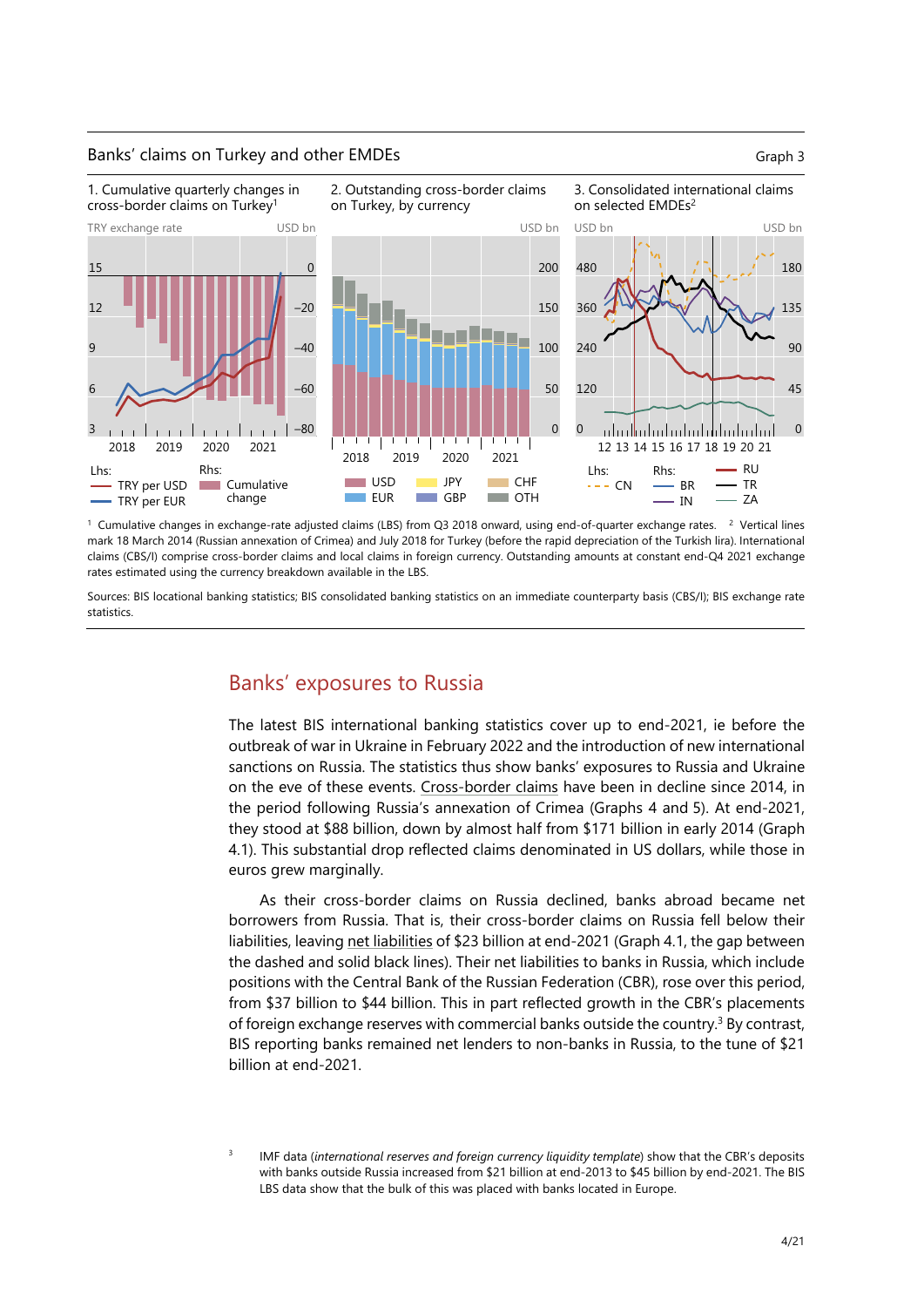Following the events in 2014, there was a major shift among the suppliers of cross-border bank credit to Russia (Graph 4.2). Banks in the euro area, traditionally the dominant creditors, saw their share in global cross-border claims on Russia fall from almost 47% at end-2015 to 44% at end-2021.<sup>4</sup> Banks in other AEs, notably the United Kingdom, also scaled back their credit. By contrast, banks in ot[her reportin](https://stats.bis.org/statx/srs/table/A6.2?c=RU&p=)g countries (ie EMDEs and OFCs) expanded their share, from 22% to 32% of the total by end-2021.

### Banks' cross-border claims on Russia



Vertical lines mark the Russian annexation of Crimea.

1 The amounts outstanding are not adjusted for breaks in series or exchange rate effects. Positions are reported in US dollars. Thus a US dollar depreciation (appreciation) boosts (reduces) the outstanding US dollar amount of positions denominated in other currencies. <sup>2</sup> The jump in Q4 2015 reflects the inclusion of China in the BIS reporting population.

Source: BIS locational banking statistics by residence.

The CBS, whic[h reveal the consoli](https://www.bis.org/statistics/rep_countries.htm)dated exposures of banks headquartered in particular countries, also indicate an overall decline in claims on Russia since 2014 (Graph 5.1). While these statistics exclude data from Chinese banks, which do not report the CBS, they highlight s[everal points. First, the bul](https://stats.bis.org/statx/srs/table/B4?c=RU&p=)k (70%) of foreign claims on Russia have been on the non-bank private sector.<sup>5</sup> Second, the fall registered since 2014 was driven by banks headquartered in France and the United States (Graph 5.3), each contracting by about a half. Third, among the banks that report the CBS, French and Italian banks had the largest outstanding foreign claims on Russia at end-2021, of more than \$20 billio[n \(Graph 5.4\). Fourth, ban](http://lbnas1327.bisinfo.org/statx/srs/tseries/CBS_PUB/Q.S.5A.4R.U.C.A.A.TO1.R.RU?t=b4&p=20214&m=S&c=RU&o=w:20114.20214)[k](#page-4-0)s' claims on Russia are primarily booked through their local subsidiaries there (Graph 5.4, red bars); this is particularly true for Austrian banks, where local claims accounted for more than 95% of their consolidated foreign claims on the country.

4 China started reporting LBS in Q4 2015; comparing lender shares before that time would provide an incomplete picture.

<span id="page-4-0"></span>5 In the CBS, foreign claims include non-Russian banks' cross-border claims on Russia, as well as local positions booked by these banks' subsidiaries operating in Russia. The figures for foreign claims on a guarantor basis (CBS/G) in Graph 5 are claims adjusted for collateral, guarantees and other credit risk mitigants.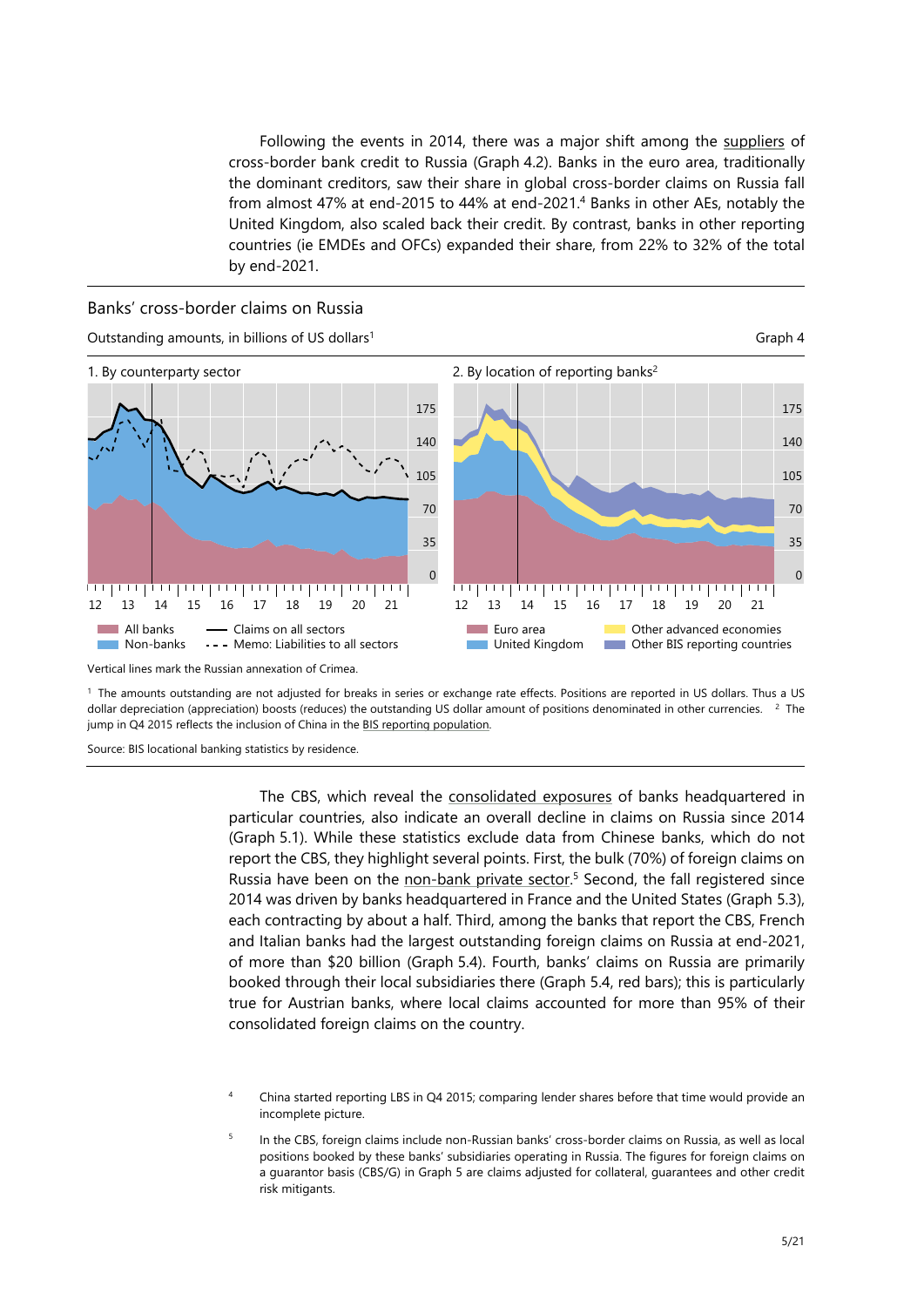### Consolidated foreign claims and other potential exposures to Russia











3. Foreign claims, by nationality of banks (CBS/G) 4. Total exposures<sup>2</sup> by bank nationality, Q4 2021 (CBS/G)



Vertical lines mark the Russian annexation of Crimea.

1 Estimated outstanding stock of foreign claims (CBS) expressed at constant end-Q4 2021 exchange rates, using the currency breakdown available in the LBS. <sup>2</sup> Total exposure comprises foreign claims (the sum of local and cross-border claims), and "other potential exposures", which include undisbursed credit commitments, guarantees extended and derivatives with a positive market value.

Sources: BIS consolidated banking statistics on a guarantor basis (CBS/G); BIS consolidated banking statistics on an immediate counterparty basis (CBS/I).

> In addition to claims on commercial banks' balance sheets, the consolidated statistics also include banks' other potential exposures to Russia, for which the decline since 2014 was even more pronounced (Graph 5.2). This reflects the sharp fall in guarantees extended to Russian borrowers, $6$  from almost \$140 billion in Q1 2014 to \$34 billion at end-2021, while undisbursed credit commitments – eg credit lines – and derivatives with positive market value saw modest contractions. As a result,

<sup>6</sup> Guarantees extended include [protection sold via credit derivatives \(eg cred](http://lbnas1327.bisinfo.org/statx/srs/tseries/CBS_PUB/Q.S.5A.4R.U.X.A.A.TO1.A.RU?t=b4&p=20214&m=S&c=RU&o=w:20114.20214)it default swaps); secured, [bid and](http://lbnas1327.bisinfo.org/statx/srs/tseries/CBS_PUB/Q.S.5A.4R.U.C.V.A.TO1.A.RU?t=b4&p=20214&m=S&c=RU&o=w:20114.20214) performance bonds; warranties and indemnities; confirmed documentary credits; and irrevocable and standby letters of credit.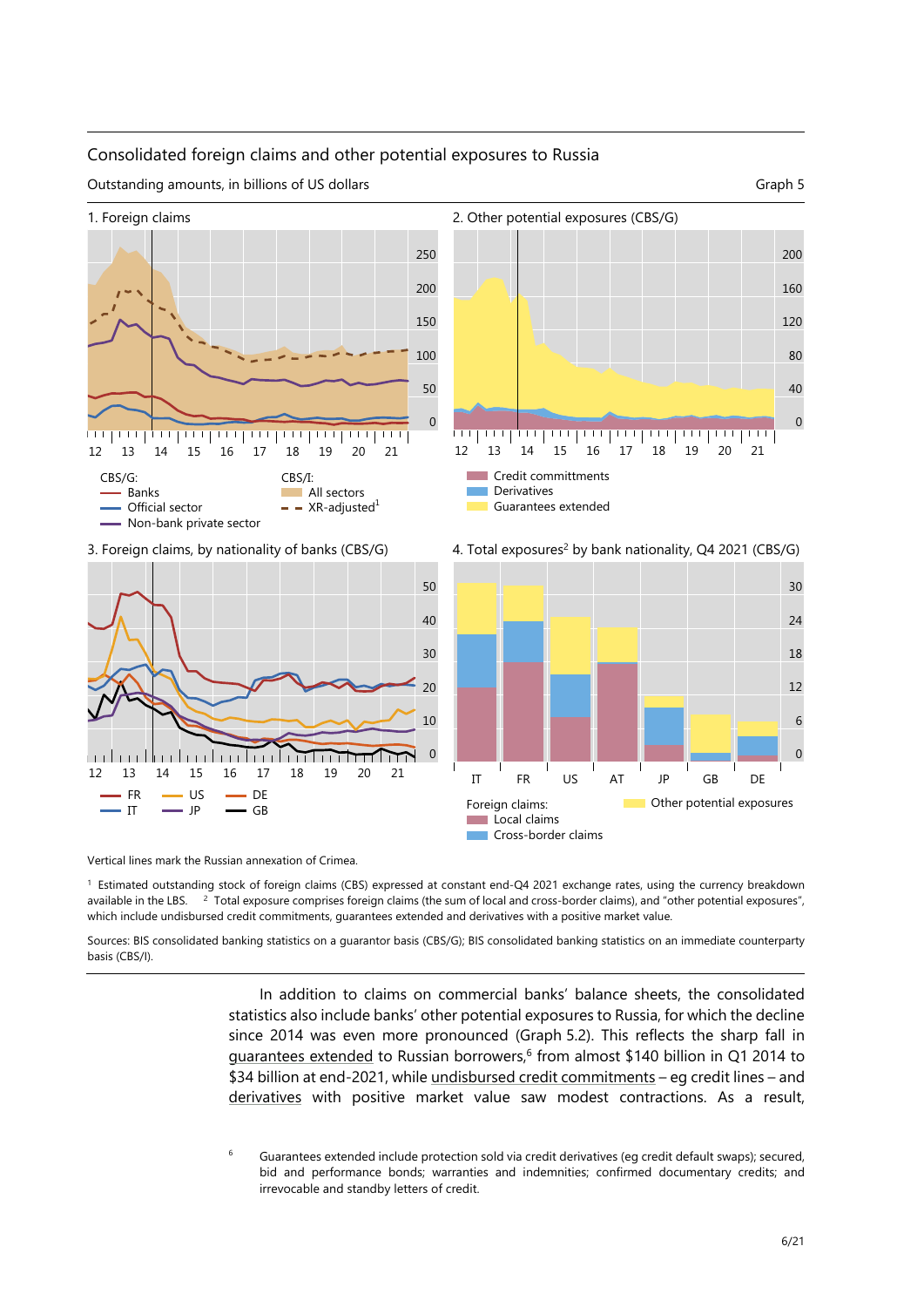international banks' other potential exposures combined amounted to \$49 billion at end-2021. This put their overall total exposures to Russia up to 50% higher than their reported foreign claims on the country (Graph 5.2 and 5.4, in yellow).<sup>7</sup>

Turning to Ukraine, international banks' total exposures are much smaller than those to Russia. At \$14 billion at end-2021, foreign claims on Ukraine were about a tenth of those on Russia, with Austrian, French and US banks holdin[g t](#page-6-0)he bulk of the exposure. The additional credit risk incurred through other potential exposures, roughly \$4 billi[on, was a](https://stats.bis.org/statx/srs/table/B4?c=UA&p=)[lso rela](http://lbnas1327.bisinfo.org/statx/srs/tseries/CBS_PUB/Q.S.5A.4O.F.C.A.A.TO1.A.UA?t=b4&p=20214&m=S&c=UA&o=w:20114.20214)tively small (BIS Statistics Explorer table B4).

<span id="page-6-0"></span><sup>7</sup> In 2014, banks' overall total exposures to Russia (ie foreign claims plus other potential exposure) were up to 80% higher than their reported foreign claims on Russia.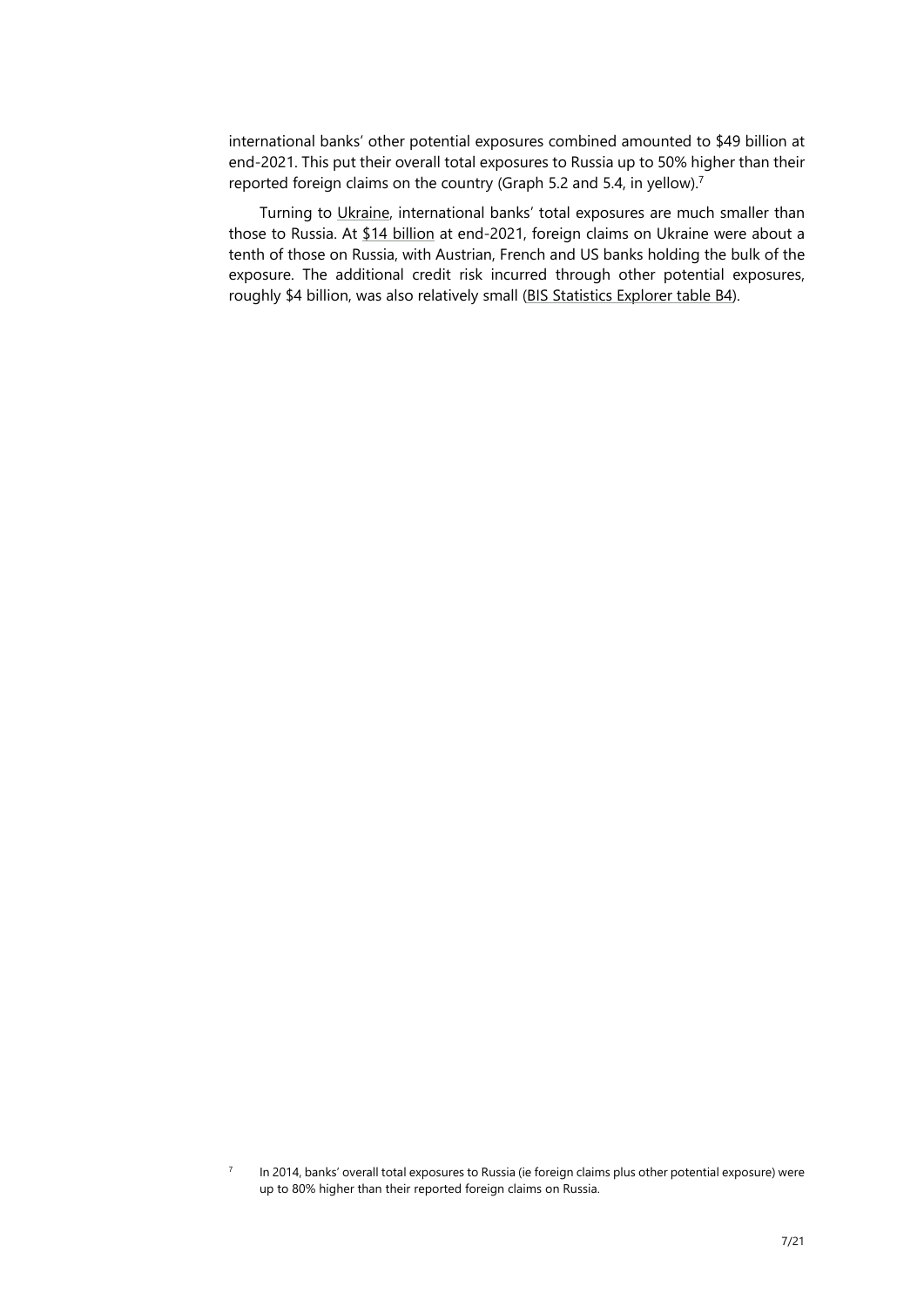## Global liquidity indicators at end-December 2021

The BIS global liquidity indicators (GLIs) track credit to non-bank borrowers, covering both loans extended by banks and funding from global bond markets through the issuance of international debt securities (IDS). The main focus is on foreign currency credit denominated in three major reserve currencies (US dollars, euros and Japanese yen) to nonresidents, ie borrowers outside the respective currency areas. The GLIs monitor growth in this credit relative to that denominated in those same currencies to residents within these currency areas (as reported in national financial accounts).

At end-2021, growth in foreign currency credit in dollars and euros remained strong on a year-on-year (yoy) basis (Graph A.1). Dollar credit to non-bank borrowers outside the United States stood at \$13.4 trillion, 5% higher than at end-2020. Growth in euro credit to non-bank borrowers outside the euro area gathered further pace, with 9% yoy growth bringing the stock to  $E4$  trillion (\$4.9 trillion). In contrast, growth in yen credit to non-bank borrowers outside Japan remained negative at  $-4\%$  yoy, leaving the amount outstanding at  $\frac{\text{446.6}}{1000}$  trillion). In all three currencies, issuance of IDS continued to outpace bank lending (Graphs A.2 versus A.[3\). Whil](https://stats.bis.org/statx/srs/tseries/GLI/Q.USD.3P.N.A.I.B.USD?t=e2&c=&m=USD&p=20214&i=1.3)e loan[s in](https://stats.bis.org/statx/srs/tseries/GLI/Q.USD.3P.N.A.I.B.771?t=e2&c=&m=USD&p=20214&i=1.6) dollars and euros grew at 4% and 5% yoy, respectively, bond funding expanded at 7% and 12% yoy. Bond market fundin[g in y](https://stats.bis.org/statx/srs/tseries/GLI/Q.EUR.3P.N.A.I.B.771?t=e2&c=&m=EUR&p=20214&i=1.6)en stabilised, while loans in yen [con](https://stats.bis.org/statx/srs/tseries/GLI/Q.EUR.3P.N.A.I.B.EUR?t=e2&c=&m=EUR&p=20214&i=1.3)tinued to contract.

### Growth of credit in major currencies<sup>1</sup>

Year-on-year [chan](https://stats.bis.org/statx/srs/tseries/GLI/Q.USD.3P.N.B.I.G.771?t=e2&c=&m=USD&p=20214&i=23.6)ge[s, in p](https://stats.bis.org/statx/srs/tseries/GLI/Q.EUR.3P.N.B.I.G.771?t=e2&c=&m=EUR&p=20214&i=23.6)er cent Graph A



<sup>1</sup> For residents, credit in US dollars to borrowers in the US, in euros to borrowers in the euro area, and in Japanese yen to borrowers in Japan. Source: BIS global liquidity indicators.

At end-2021, credit to non-banks in Emerging Market and Developing Economies (EMDEs) denominated in dollars and in euro grew at  $7\%$  and almost  $4\%$  yoy, respectively, bringing the stocks to \$4.2 trillion and  $\epsilon$ 0.8 trillion (Table E2-USD and E2-EUR). For both currencies, this reflected more credit being extended to borrowers in all regions, including Latin America (Graph B.1 and B.2). Albeit small in amount, yen-denominated credit to EMDEs continued to decline at a rate of 13% yoy (E2-JPY), bringing the stock to ¥7 trillion (\$61 billion), with borrowers in China accounting for the bulk of this decline ([–21%](https://stats.bis.org/statx/srs/tseries/GLI/Q.USD.4T.N.A.I.B.771?t=e2&c=&m=USD&p=20214&i=2.6) yoy). This [was](https://stats.bis.org/statx/srs/tseries/GLI/Q.EUR.4T.N.A.I.B.771?t=e2&c=&m=EUR&p=20214&i=2.6) in sharp contrast with the 9% yoy increase registered for dollar credit [to China, result](https://stats.bis.org/statx/srs/table/e2?m=USD)ing [in a muc](https://stats.bis.org/statx/srs/table/E2?c=&p=20214&m=EUR)h larger total of \$545 billion at end-2021 (Table E2-USD).

The BIS GLIs also show the amount of foreign currency credit extended to Russia (Graph C). At end-2021, the dollar-denominat[ed com](https://stats.bis.org/statx/srs/tseries/GLI/Q.JPY.4T.N.A.I.B.771?t=e2&c=&m=JPY&p=20214&i=2.6)po[nent am](https://stats.bis.org/statx/srs/table/E2?c=&p=20214&m=JPY)ounted to \$149 billio[n: \\$8](https://stats.bis.org/statx/srs/tseries/GLI/Q.JPY.4T.N.A.I.B.JPY?t=e2&c=&m=JPY&p=20214&i=2.3)2 billion in the form of bank loans and \$67 billion as IDS. The dollar share in total foreign currency credit extended to Russia has been declining since 2014, reflecting the retreat of US banks and other dollar lenders (Graph C.1 and Graph 5). [In contrast, the](https://stats.bis.org/statx/srs/table/e2?m=USD) share of euro credit has trended up over this period (+19% since end-2015), based on a stock of €60 billion in Q4 2021. Despite robust growth in euro bond issuance in recent years, euro borrowers in Russia continue to rely more on banks than on bond markets: in Q4 2021, debt securities accounted for only 13% of foreign currency credit in euros (Graph C.2).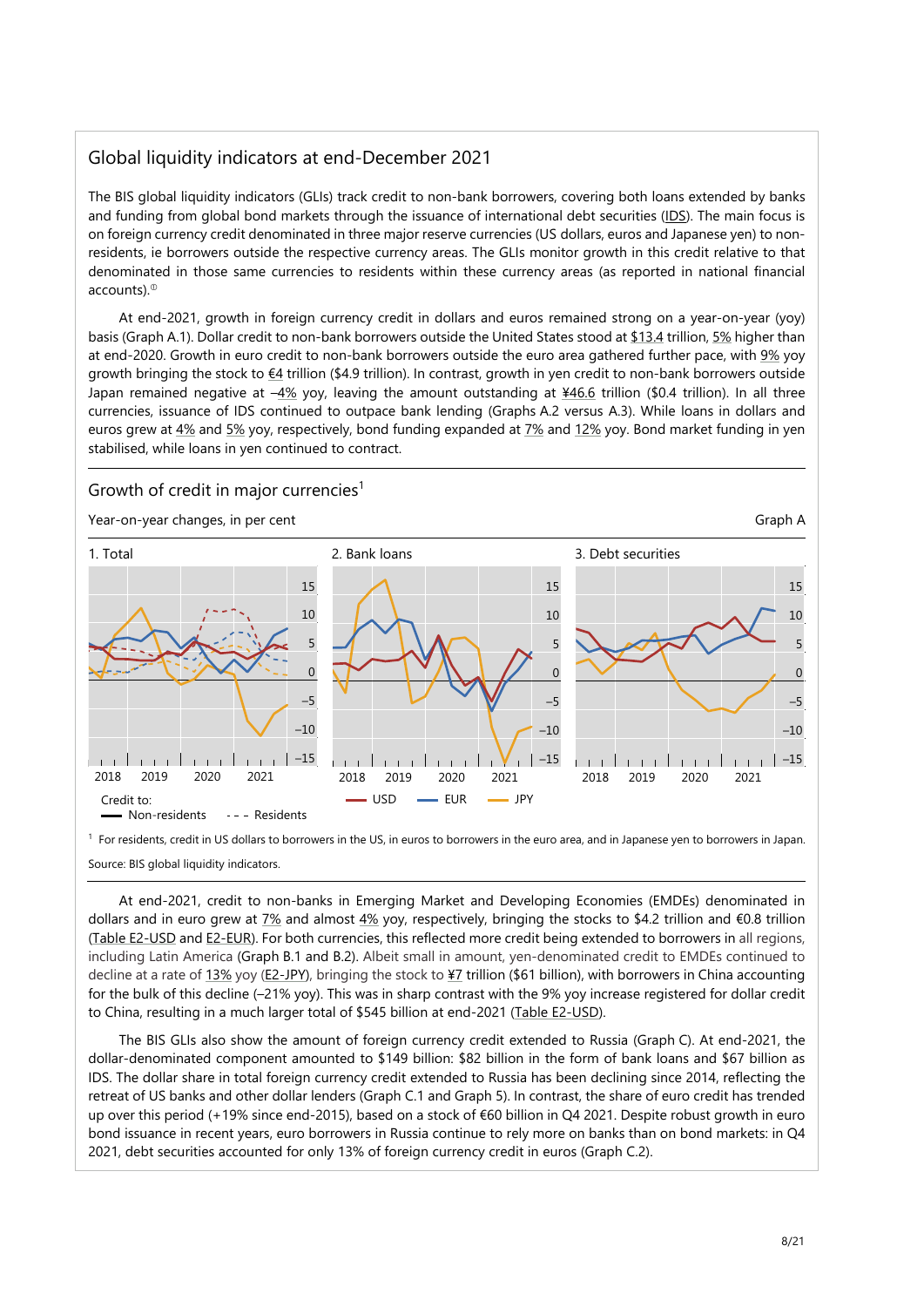

Issuance of IDS by Russian non-bank borrowers has been robust over the past two years, increasing the stock to a face value of \$158 billion at end-2021 (Graph C.3). Debt securities denominated in dollars still made up 80% of this total, compared with only 13% for euro-denominated debt (\$20 billion). Non-financial corporations were the largest issuer sector: their \$94 billion in IDS outstanding (primarily from their offshore subsidiaries) thus exceed the amount outstanding of the general government (\$58 billion) and other financial corporations (\$6 billion) combined.



1 For non-financial corporations and other financial corporations, amounts are based on the nationality of issuers. For the general government, amounts are on a residence basis. Includes IDS in all maturities and all currencies. <sup>2</sup> As a percentage of total international debt securities, where total refers to the sum of the three non-bank sectors shown in the panel. <sup>3</sup> All financial corporations, excluding banks.

Sources: BIS global liquidity indicators; BIS international debt securities statistics; BIS calculations.

<sup>®</sup> For more details, see the GLI methodology<u>, www.bis.org/statistics/gli/gli\_methodology.pdf</u>.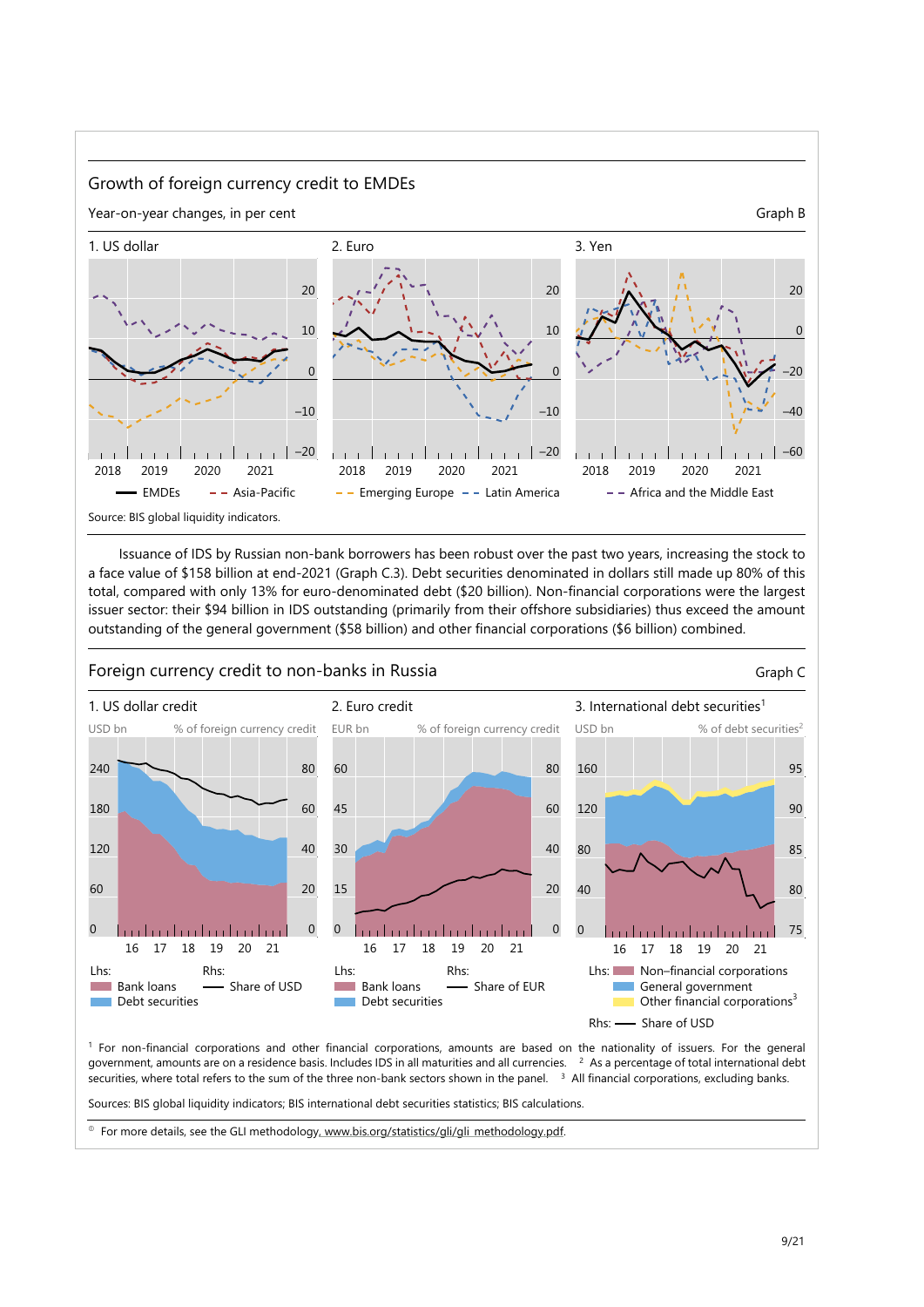

1 At quarter-end. Amounts denominated in currencies other than the US dollar are converted to US dollars at the exchange rate prevailing on the reference date. <sup>2</sup> Quarterly changes in amounts outstanding, adjusted for the impact of exchange rate movements between quarterends and methodological breaks in the data. <sup>3</sup> Geometric mean of quarterly percentage adjusted changes. <sup>4</sup> Includes central banks and banks unallocated by subsector between interoffice and unrelated banks. 5 Other reported currencies, calculated as all currencies minus US

dollar, euro, yen and unallocated currencies. The currency is known but reporting is incomplete.

Source: BIS locational banking statistics. Further information is available at www.bis.org/statistics/bankstats.htm.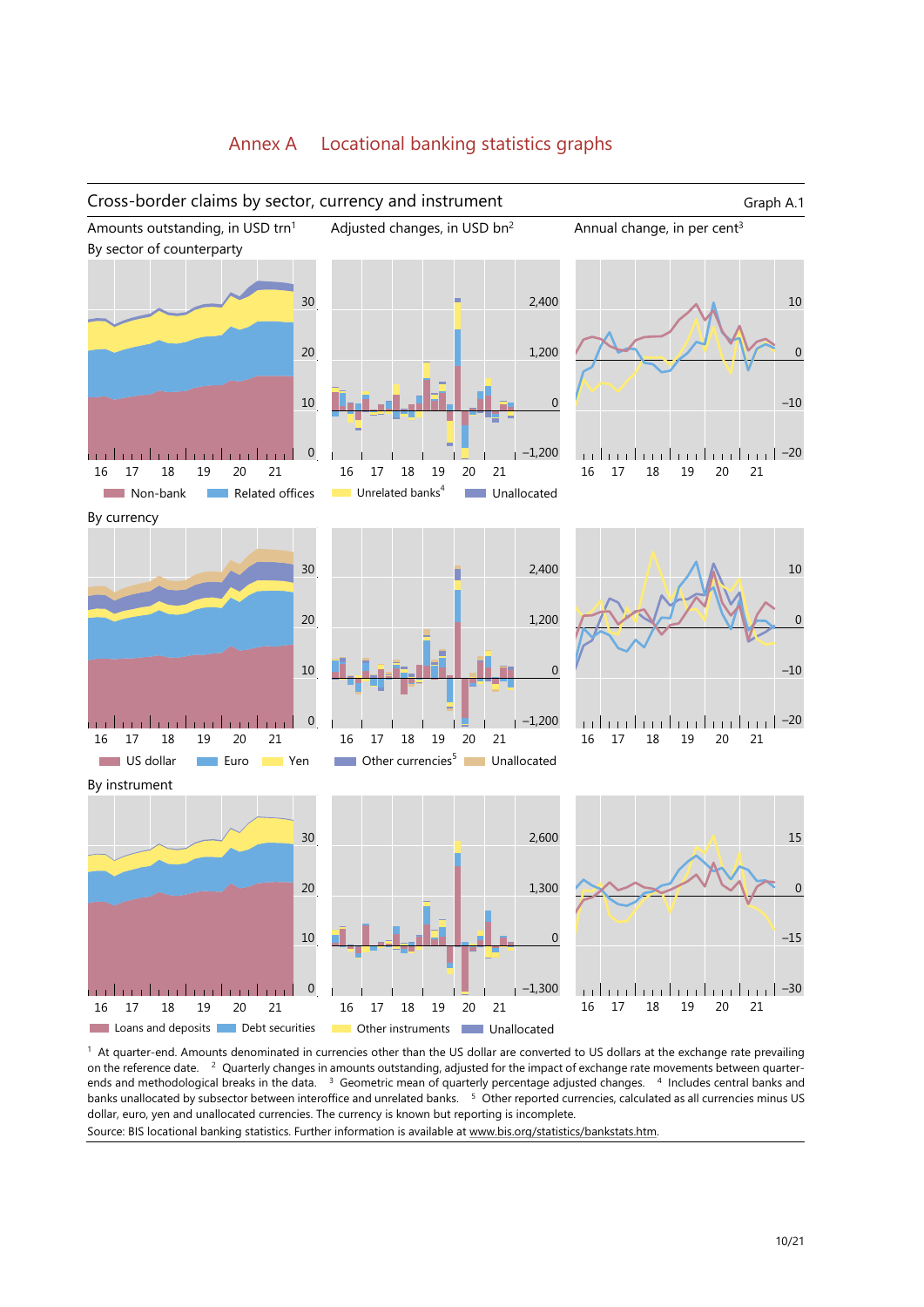



<sup>1</sup> At quarter-end. Amounts denominated in currencies other than the US dollar are converted to US dollars at the exchange rate prevailing on the reference date. <sup>2</sup> Quarterly changes in amounts outstanding, adjusted for the impact of exchange rate movements between quarterends and methodological breaks in the data.  $3\,$  Geometric mean of quarterly percentage adjusted changes. Source: BIS locational banking statistics. Further information is available at www.bis.org/statistics/bankstats.htm.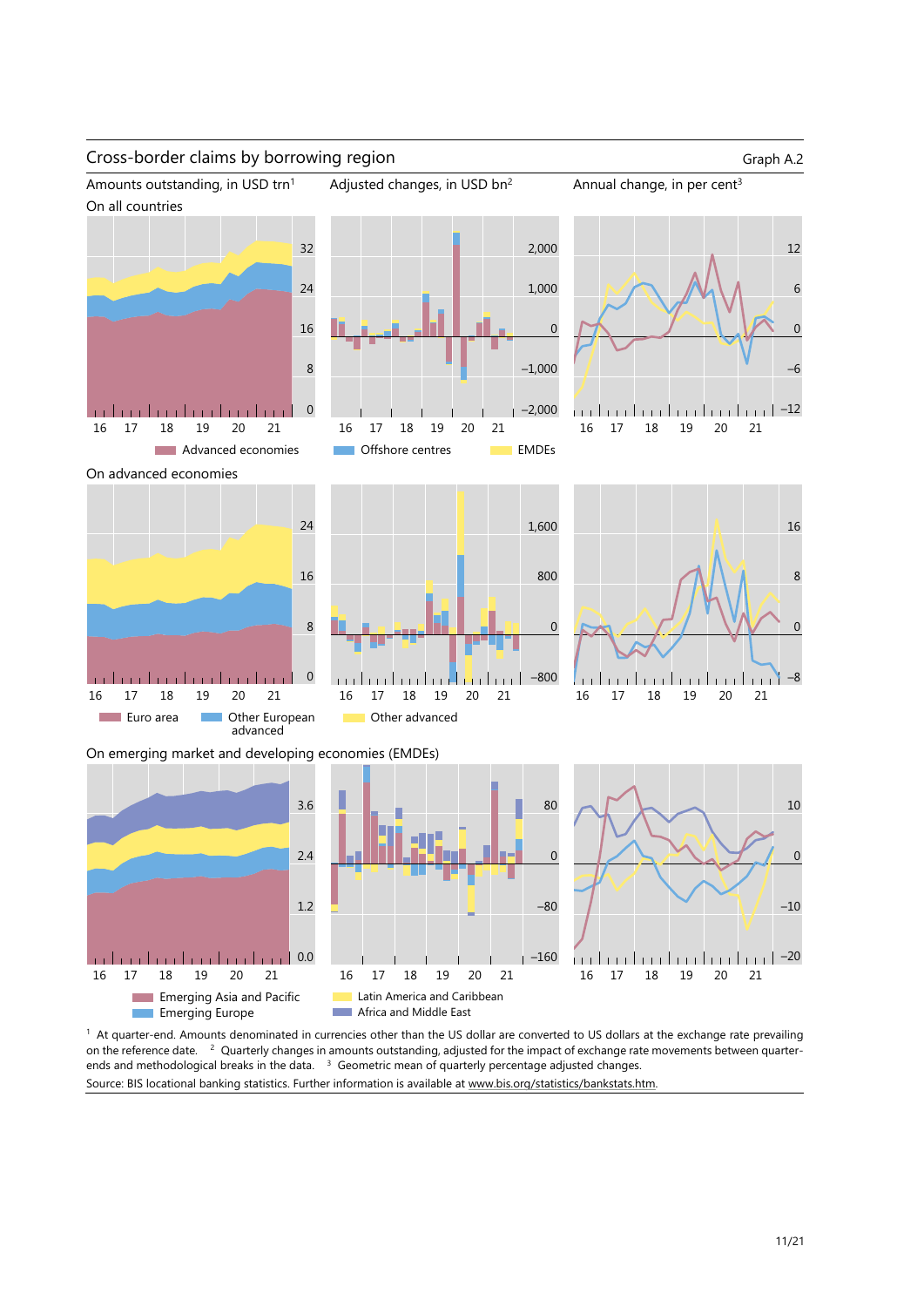

<sup>1</sup> At quarter-end. Amounts denominated in currencies other than the US dollar are converted to US dollars at the exchange rate prevailing on the reference date. <sup>2</sup> Quarterly changes in amounts outstanding, adjusted for the impact of exchange rate movements between quarterends and methodological breaks in the data.  $3$  Geometric mean of quarterly percentage adjusted changes. Source: BIS locational banking statistics. Further information is available at www.bis.org/statistics/bankstats.htm.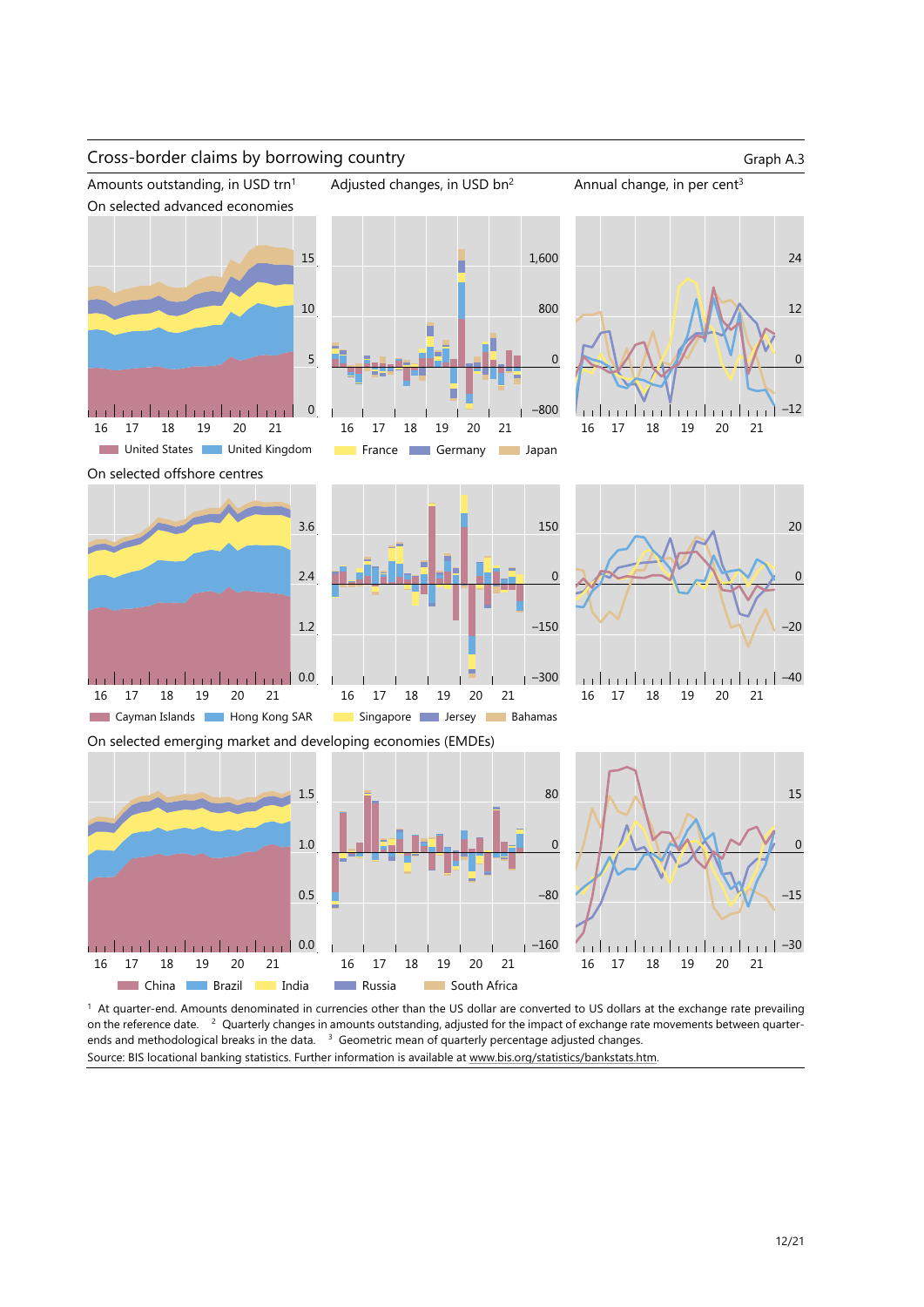### Cross-border claims by nationality of reporting bank and currency of denomination Graph A.4 Amounts outstanding, in USD trn<sup>1</sup> Adjusted changes, in USD bn<sup>2</sup> Annual change, in per cent<sup>3</sup> All currencies 30 2,500 10 20 1,250  $\Omega$ 10 –10  $\Omega$ 0 –1,250 –20 . . . . . . . . . . . . . . . 16 17 18 19 20 21 16 17 18 19 20 21 16 17 18 19 20 21 **Lapan** France **Communication** United States **Germany** US dollar 15 750 15 10  $\Omega$  $\Omega$ 5 –750 –15 –1,500 matan da matan 0 (198− از زرزارزززارزززارززارززارزز) 16 17 18 19 20 21 16 17 18 19 20 21 16 17 18 19 20 21 **Lapan** United Kingdom **National Communist Communist Communist Communist Communist Communist Communist Communist Communist United States** Switzerland Euro 20 9 400 6 0 0 –20 3 –400 mbodo do t 0 –800 –40 16 17 18 19 20 21 16 17 18 19 20 21 16 17 18 19 20 21**Germany** Netherlands **Communication France United Kingdom**

<sup>1</sup> At quarter-end. Amounts denominated in currencies other than the US dollar are converted to US dollars at the exchange rate prevailing on the reference date. 2 Quarterly changes in amounts outstanding, adjusted for the impact of exchange rate movements between quarterends and methodological breaks in the data. <sup>3</sup> Geometric mean of quarterly percentage adjusted changes. Source: BIS locational banking statistics. Further information is available at www.bis.org/statistics/bankstats.htm.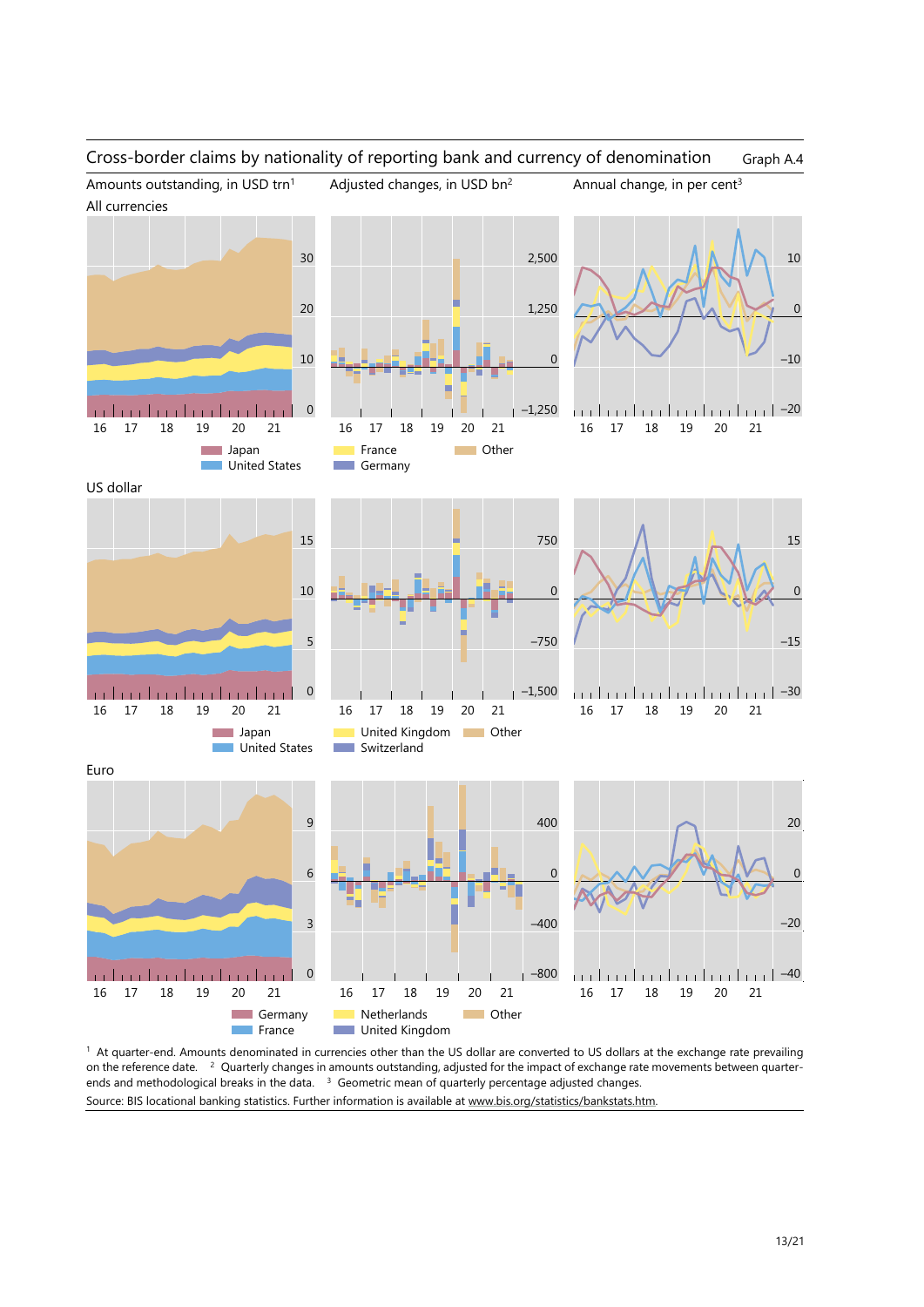

1 At quarter-end. Amounts denominated in currencies other than the US dollar are converted to US dollars at the exchange rate prevailing on the reference date. <sup>2</sup> Quarterly changes in amounts outstanding, adjusted for the impact of exchange rate movements between quarterends and methodological breaks in the data. <sup>3</sup> Geometric mean of quarterly percentage adjusted changes. Source: BIS locational banking statistics. Further information is available at www.bis.org/statistics/bankstats.htm.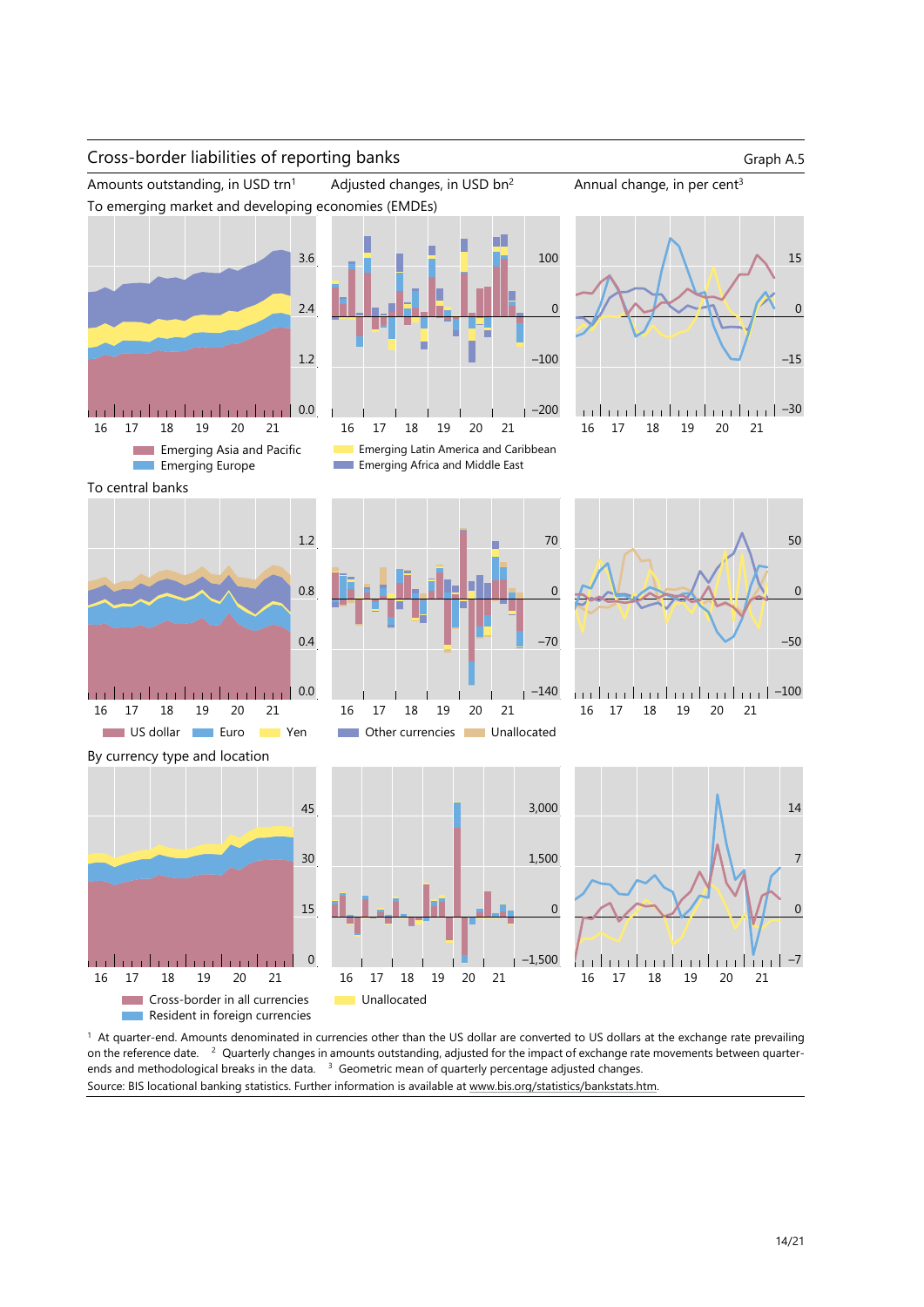

1 Amounts outstanding at quarter-end. Amounts denominated in currencies other than the US dollar are converted to US dollars at the exchange rate prevailing on the reference date. <sup>2</sup> Excludes domestic claims, ie claims on residents of a bank's home country. <sup>3</sup> Foreign claims on a guarantor basis, by nationality of reporting bank. The banking systems shown are not necessarily the largest foreign bank creditors on each reference date. 4 As a percentage of international claims outstanding. 5 On an immediate counterparty basis. Includes the unconsolidated claims of banks headquartered outside but located inside CBS-reporting countries. <sup>6</sup> On a quarantor basis. Source: BIS consolidated banking statistics (CBS). Further information is available at www.bis.org/statistics/consstats.htm.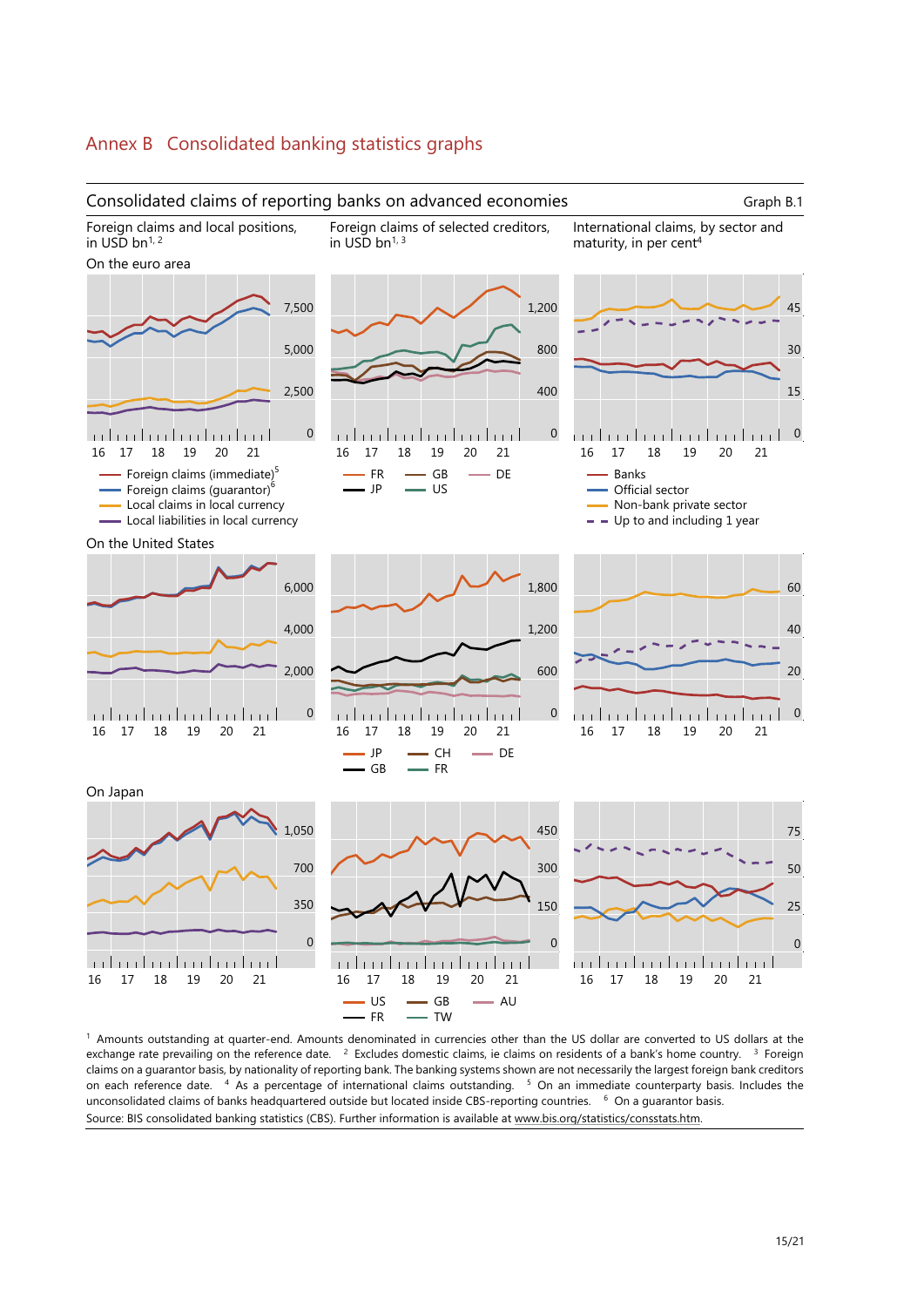## Consolidated claims of reporting banks on emerging market and developing economies (EMDEs) Graph B.2



1 Amounts outstanding at quarter-end. Amounts denominated in currencies other than the US dollar are converted to US dollars at the exchange rate prevailing on the reference date. <sup>2</sup> Excludes domestic claims, ie claims on residents of a bank's home country. <sup>3</sup> Foreign claims on a guarantor basis, by nationality of reporting bank. The banking systems shown are not necessarily the largest foreign bank creditors on each reference date. <sup>4</sup> As a percentage of international claims. <sup>5</sup> On an immediate counterparty basis. Includes the unconsolidated claims of banks headquartered outside but located inside CBS-reporting countries. <sup>6</sup> On a guarantor basis. Source: BIS consolidated banking statistics (CBS). Further information is available at www.bis.org/statistics/consstats.htm.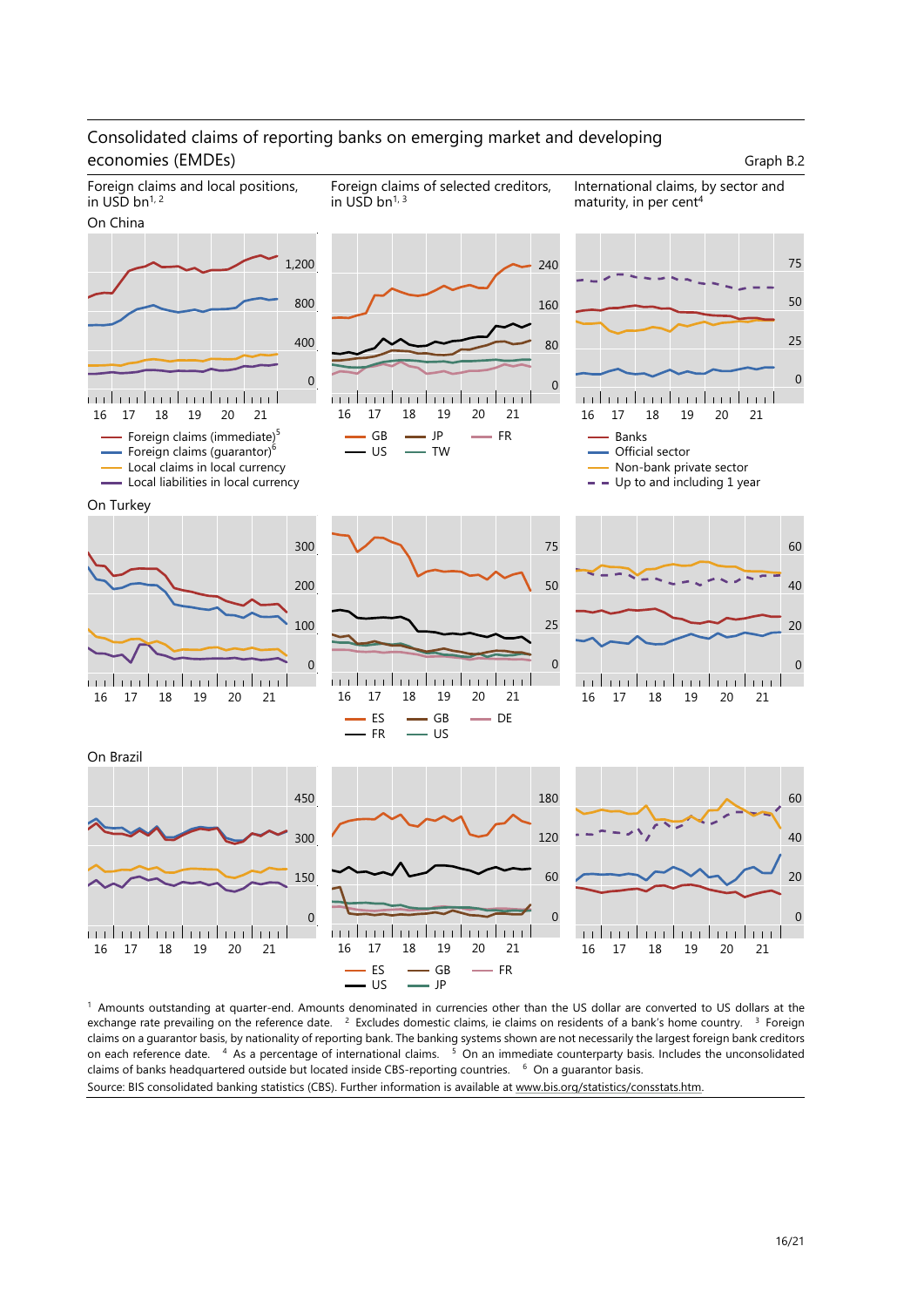## US dollar credit outside the United States $1$



Further information on the BIS global liquidity indicators is available at www.bis.org/statistics/about\_gli\_stats.htm.

 $1$  Annual growth of US dollar-denominated credit to non-banks outside the United States.  $2$  Annual growth of the US dollar nominal effective exchange rate (NEER). An increase indicates an appreciation of the US dollar NEER.

Sources: Datastream; Dealogic; Euroclear; Thomson Reuters; Xtrakter Ltd; national data; BIS locational banking statistics; BIS effective exchange rate statistics; BIS calculations.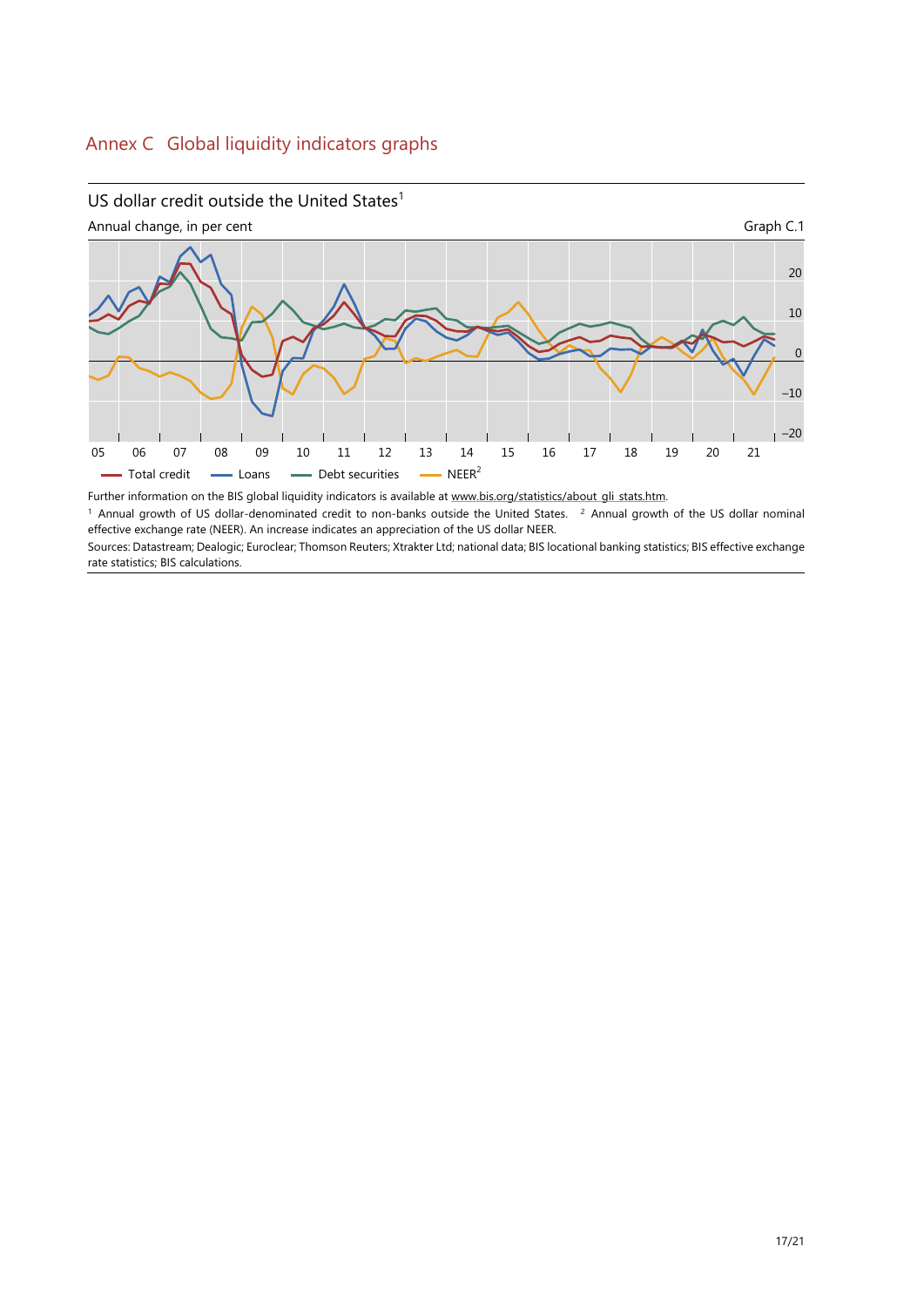## Global bank credit to the private non-financial sector, by residence of borrower Banks' cross-border credit plus local credit in all currencies<sup>1</sup> Graph C.2



Further information on the BIS global liquidity indicators is available at www.bis.org/statistics/about\_gli\_stats.htm.

1 Cross-border claims of LBS-reporting banks to the non-bank sector plus local claims of all banks to the private non-financial sector. Weighted averages of the economies listed, based on four-quarter moving sums of GDP. <sup>2</sup> Australia, Canada, Denmark, Japan, New Zealand, Norway, Russia, Saudi Arabia, South Africa, Sweden, Switzerland, Turkey and the United Kingdom, plus the countries in the other panels. <sup>3</sup> Austria, Belgium, Finland, France, Germany, Greece, Ireland, Italy, the Netherlands, Portugal and Spain. <sup>4</sup> China, Hong Kong SAR, India, Indonesia, Korea, Malaysia, Singapore and Thailand. 5 Argen[tina, Brazil, Chile and Mexico. 6 The Czec](https://www.bis.org/statistics/about_gli_stats.htm)h Republic, Hungary and Poland.

Sources: BIS statistics on credit to the non-financial sector; BIS locational banking statistics (LBS); BIS calculations.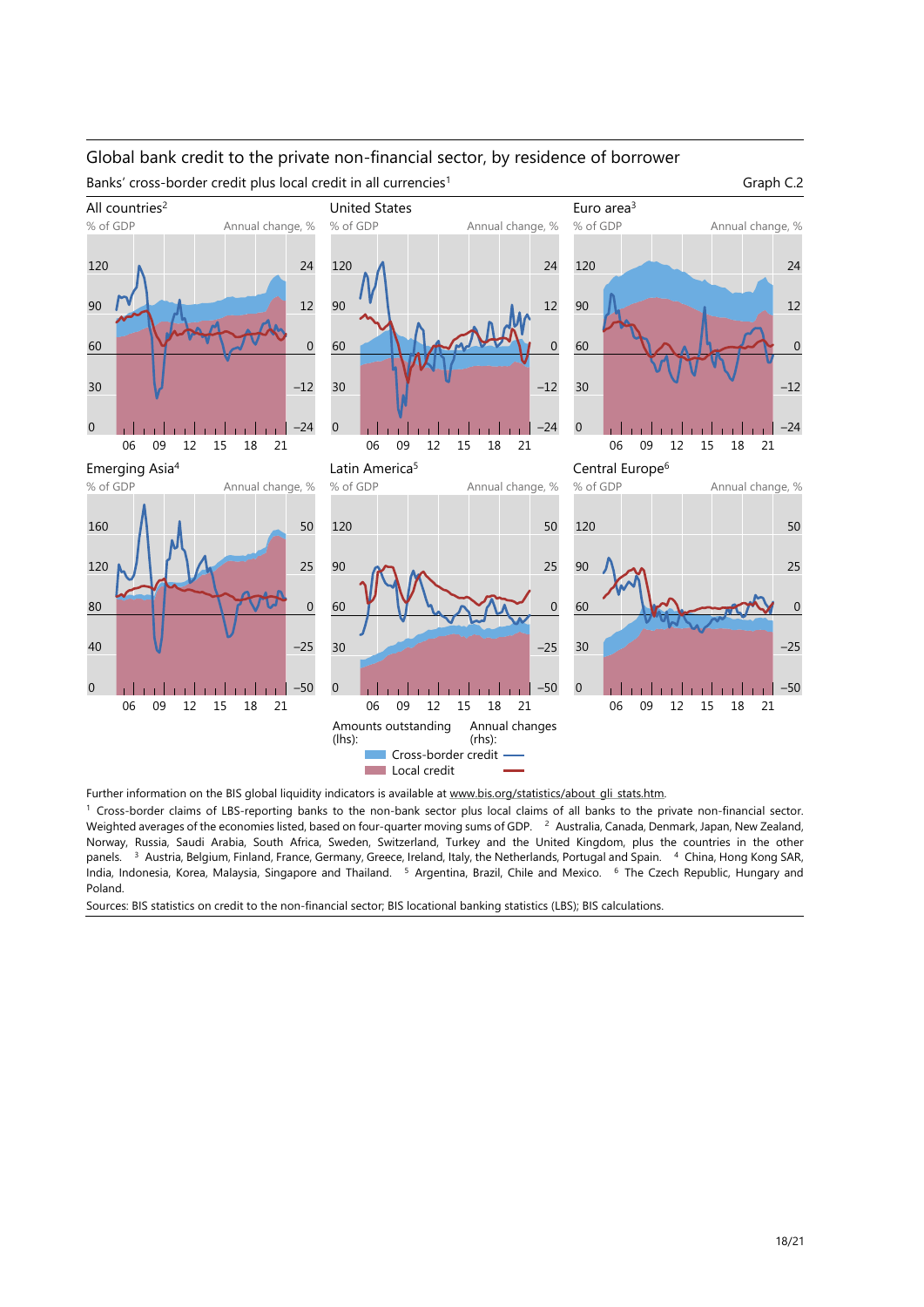### Global credit to the non-financial sector, by currency Graph C.3

–30

Amounts outstanding, in trillions of currency units<sup>1</sup> Annual change, in per cent<sup>2</sup>







Credit denominated in euros





05 07 09 11 13 15 17 19 21

Credit denominated in yen



Further information on the BIS global liquidity indicators is available at www.bis.org/statistics/about\_gli\_stats.htm.

 $1$  Amounts outstanding at quarter-end.  $2$  Based on quarterly break- and exchange rate-adjusted changes.  $3$  Loans by LBS-reporting banks to non-bank borrowers, including non-bank financial entities, comprise cross-border plus local loans. 4 Excluding debt securities issued by special purpose vehicles and other financial entities controlled by non-financial parents. Euro-denominated debt securities exclude those issued by institutions of the European Union. 5 Credit to non-financial borrowers residing in the United States / euro area / Japan. National financial accounts are adjusted using BIS banking and securit[ies statistics to exclude credit denominated](https://www.bis.org/statistics/about_gli_stats.htm) in non-local currencies. Sources: Datastream; Dealogic; Euroclear; Thomson Reuters; Xtrakter Ltd; national data; BIS locational banking statistics (LBS); BIS calculations.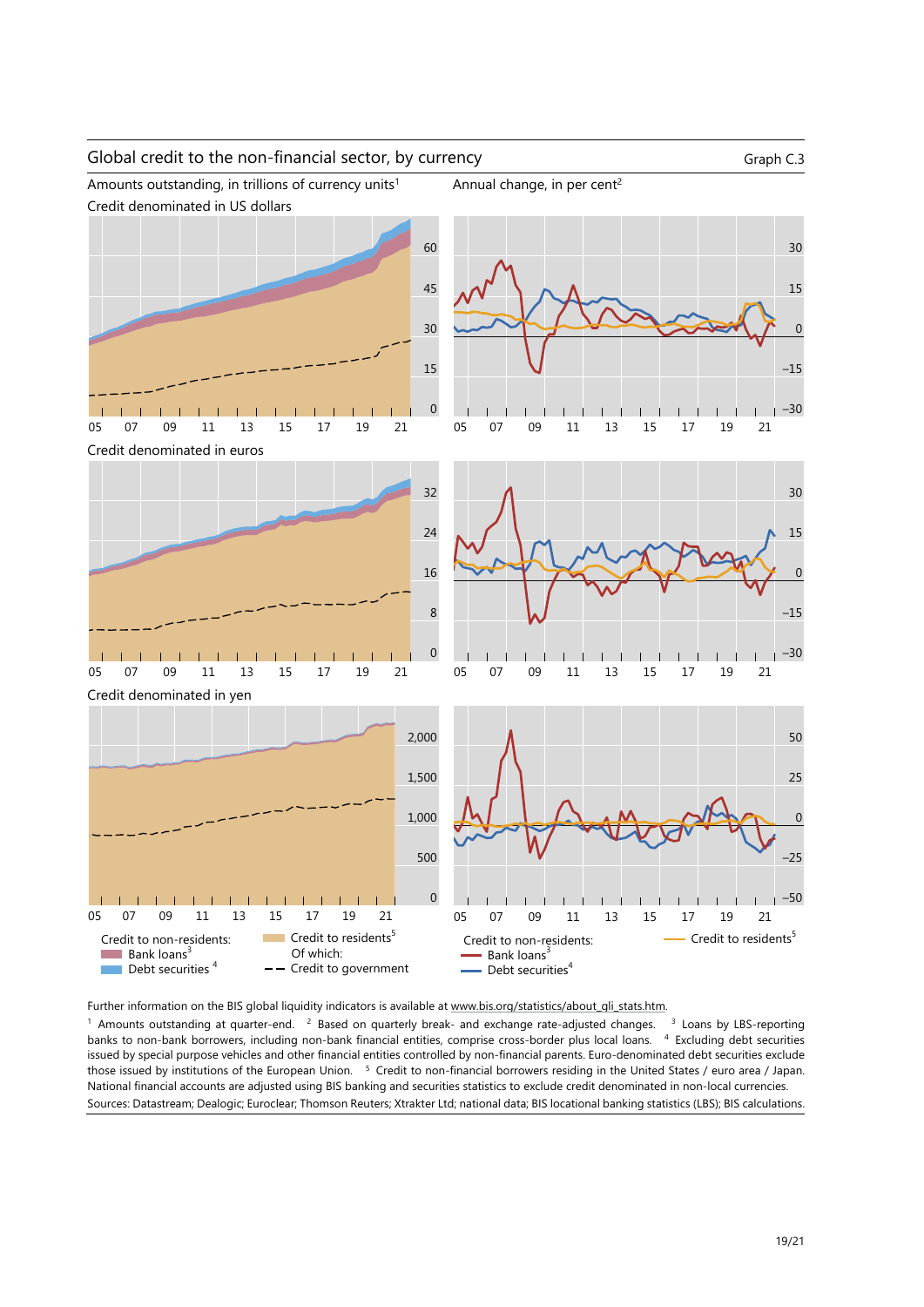

Further information on the BIS global liquidity indicators is available at www.bis.org/statistics/about\_gli\_stats.htm. 1 Non-banks comprise non-bank financial entities, non-financial corporations, governments, households and international organisations. <sup>2</sup> Loans by LBS-reporting banks to non-bank borrowers, including non-bank financial entities, comprise cross-border plus local loans.

Sources: Datastream; Dealogic; Euroclear; Thomson Reuters; Xtrakter Lt[d; national data; BIS locational banking stati](https://www.bis.org/statistics/about_gli_stats.htm)stics (LBS); BIS calculations.